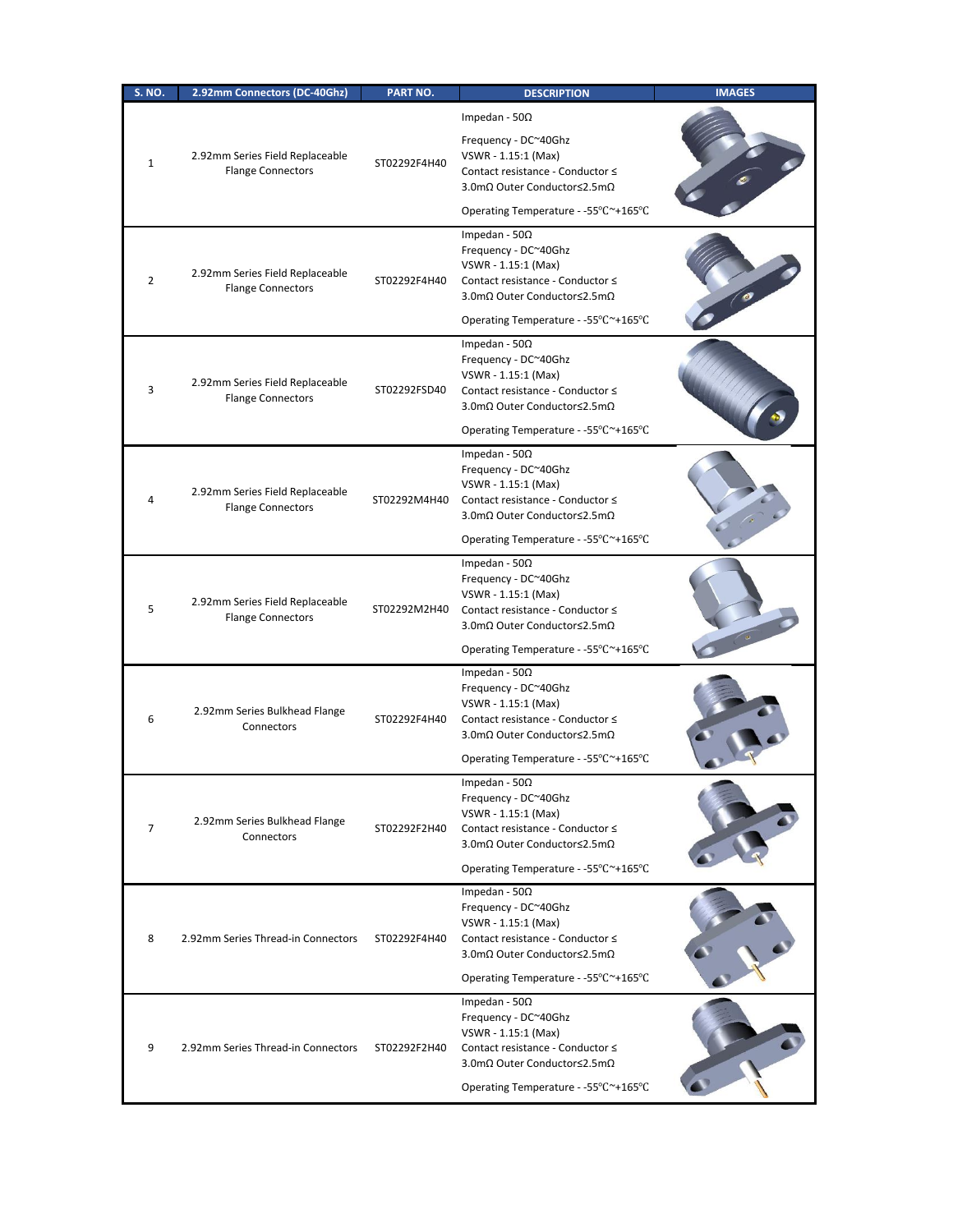|               |                                                            |              | Impedan - 50 $\Omega$                                                                                                                                                                         |               |
|---------------|------------------------------------------------------------|--------------|-----------------------------------------------------------------------------------------------------------------------------------------------------------------------------------------------|---------------|
| 10            | 2.92mm Series Airline Bulkhead<br>connectors               | ST02292F4H40 | Frequency - DC~40Ghz<br>VSWR - 1.15:1 (Max)<br>Contact resistance - Conductor ≤<br>3.0mΩ Outer Conductor≤2.5mΩ                                                                                |               |
|               |                                                            |              | Operating Temperature - -55°C~+165°C                                                                                                                                                          |               |
| 11            | 2.92mm Series Airline Bulkhead<br>connectors               | ST02292F4H40 | Impedan - 50 $\Omega$<br>Frequency - DC~40Ghz<br>VSWR - 1.15:1 (Max)<br>Contact resistance - Conductor ≤<br>3.0mΩ Outer Conductor≤2.5mΩ<br>Operating Temperature - -55°C~+165°C               |               |
| 12            | 2.92mm Series Airline Bulkhead<br>connectors               | ST02292M4H40 | Impedan - 50 $\Omega$<br>Frequency - DC~40Ghz<br>VSWR - 1.15:1 (Max)<br>Contact resistance - Conductor ≤<br>3.0mΩ Outer Conductor≤2.5mΩ<br>Operating Temperature - -55°C~+165°C               |               |
| 13            | 2.92mm Series Airline Bulkhead<br>connectors               | ST02292M2H40 | Impedan - $50\Omega$<br>Frequency - DC~40Ghz<br>VSWR - 1.15:1 (Max)<br>Contact resistance - Conductor ≤<br>3.0mΩ Outer Conductor≤2.5mΩ<br>Operating Temperature - -55°C~+165°C                |               |
| 14            | 2.92mm Series PCB Connectors                               |              | Impedan - 50 $\Omega$<br>Frequency - DC~40Ghz<br>VSWR - 1.15:1 (Max)<br>ST02292MPCB40 Contact resistance - Conductor ≤<br>3.0mΩ Outer Conductor≤2.5mΩ<br>Operating Temperature - -55°C~+165°C |               |
| 15            | 2.92mm Series PCB Connectors                               |              | Impedan - 50 $\Omega$<br>Frequency - DC~40Ghz<br>VSWR - 1.15:1 (Max)<br>ST02292MPCB40 Contact resistance - Conductor ≤<br>3.0mΩ Outer Conductor≤2.5mΩ<br>Operating Temperature - -55°C~+165°C |               |
| 16            | 2.92mm Series Bulkhead Thread-in<br>Connectors             | ST02292MBH40 | Impedan - 50 $\Omega$<br>Frequency - DC~40Ghz<br>VSWR - 1.15:1 (Max)<br>Contact resistance - Conductor ≤<br>3.0mΩ Outer Conductor≤2.5mΩ<br>Operating Temperature - -55°C~+165°C               |               |
| <b>S. NO.</b> | 2.4mm Connectors (DC-50Ghz)                                | PART NO.     | <b>DESCRIPTION</b>                                                                                                                                                                            | <b>IMAGES</b> |
| 17            | 2.4mm Series Field Replaceable<br><b>Flange Connectors</b> | ST0224F4H50  | Impedan - 50 $\Omega$<br>Frequency - DC~50Ghz<br>VSWR - 1.15:1 (Max)<br>Contact resistance - Conductor ≤<br>3.0mΩ Outer Conductor≤2.5mΩ<br>Operating Temperature - -55°C~+165°C               |               |
| 18            | 2.4mm Series Field Replaceable<br><b>Flange Connectors</b> | ST0224F4H50  | Impedan - 50 $\Omega$<br>Frequency - DC~50Ghz<br>VSWR - 1.15:1 (Max)<br>Contact resistance - Conductor ≤<br>3.0mΩ Outer Conductor≤2.5mΩ<br>Operating Temperature - -55°C~+165°C               |               |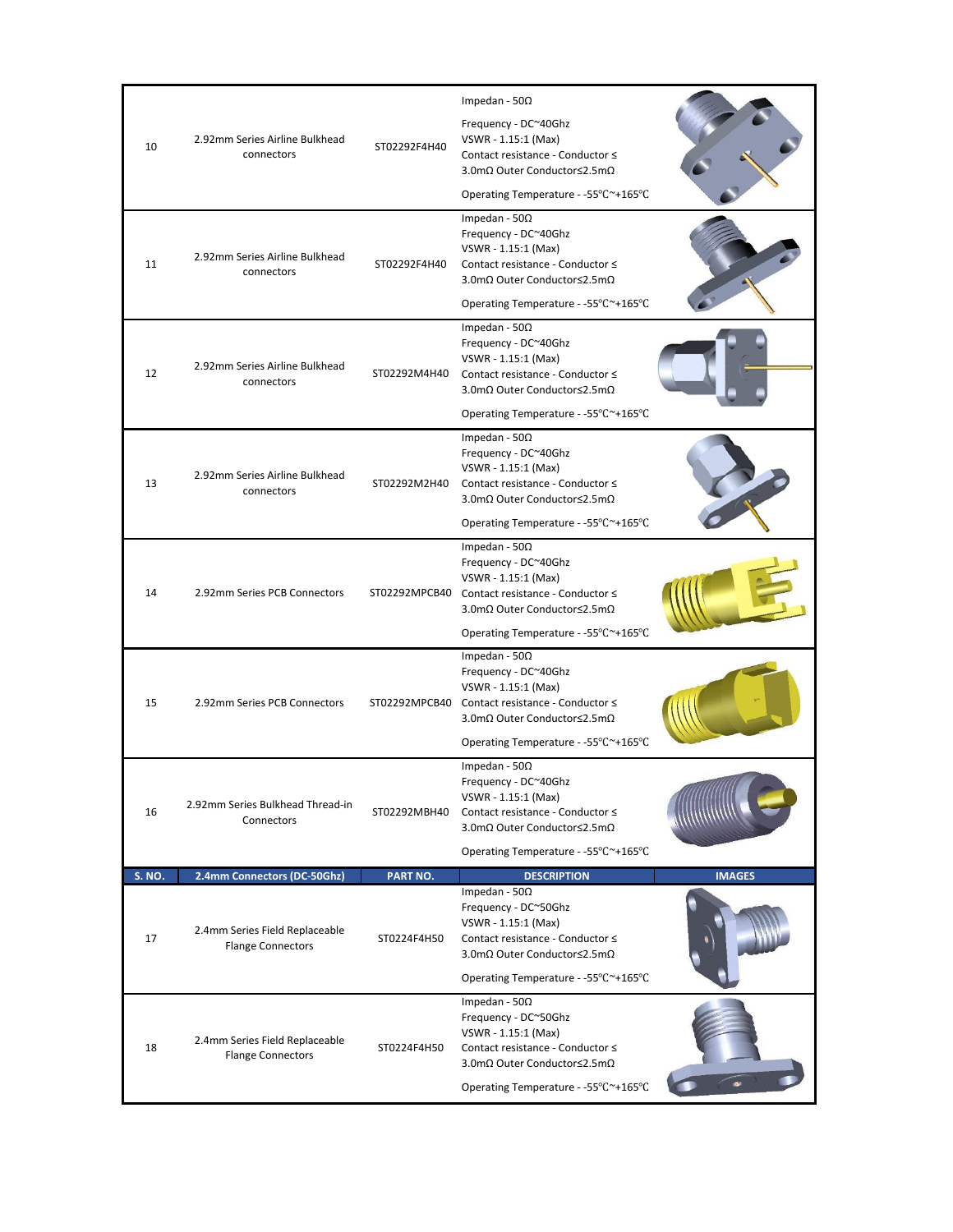| 19 | 2.4mm Series Field Replaceable<br><b>Flange Connectors</b> | ST0224F4H50 | Impedan - 50 $\Omega$<br>Frequency - DC~50Ghz<br>VSWR - 1.15:1 (Max)<br>Contact resistance - Conductor ≤<br>3.0mΩ Outer Conductor≤2.5mΩ<br>Operating Temperature - -55°C~+165°C |  |
|----|------------------------------------------------------------|-------------|---------------------------------------------------------------------------------------------------------------------------------------------------------------------------------|--|
| 20 | 2.4mm Series Field Replaceable<br><b>Flange Connectors</b> | ST0224M4H50 | Impedan - $50\Omega$<br>Frequency - DC~50Ghz<br>VSWR - 1.15:1 (Max)<br>Contact resistance - Conductor ≤<br>3.0mΩ Outer Conductor≤2.5mΩ<br>Operating Temperature - -55°C~+165°C  |  |
| 21 | 2.4mm Series Field Replaceable<br><b>Flange Connectors</b> | ST0224M4H50 | Impedan - $50\Omega$<br>Frequency - DC~50Ghz<br>VSWR - 1.15:1 (Max)<br>Contact resistance - Conductor ≤<br>3.0mΩ Outer Conductor≤2.5mΩ<br>Operating Temperature - -55°C~+165°C  |  |
| 22 | 2.4mm Series Bulkhead Flange<br>Connectors                 | ST0224F4H50 | Impedan - 50 $\Omega$<br>Frequency - DC~50Ghz<br>VSWR - 1.15:1 (Max)<br>Contact resistance - Conductor ≤<br>3.0mΩ Outer Conductor≤2.5mΩ<br>Operating Temperature - -55°C~+165°C |  |
| 23 | 2.4mm Series Bulkhead Flange<br>Connectors                 | ST0224F2H50 | Impedan - $50\Omega$<br>Frequency - DC~50Ghz<br>VSWR - 1.15:1 (Max)<br>Contact resistance - Conductor ≤<br>3.0mΩ Outer Conductor≤2.5mΩ<br>Operating Temperature - -55°C~+165°C  |  |
| 24 | 2.4mm Series Thread-in Connectors                          | ST0224F4H50 | Impedan - $50\Omega$<br>Frequency - DC~50Ghz<br>VSWR - 1.15:1 (Max)<br>Contact resistance - Conductor ≤<br>3.0mΩ Outer Conductor≤2.5mΩ<br>Operating Temperature - -55°C~+165°C  |  |
| 25 | 2.4mm Series Thread-in Connectors                          | ST0224F2H50 | Impedan - $50\Omega$<br>Frequency - DC~50Ghz<br>VSWR - 1.15:1 (Max)<br>Contact resistance - Conductor ≤<br>3.0mΩ Outer Conductor≤2.5mΩ<br>Operating Temperature - -55°C~+165°C  |  |
| 26 | 2.4mm Series Airline Bulkhead<br>Connectors                | ST0224F4H50 | Impedan - 50 $\Omega$<br>Frequency - DC~50Ghz<br>VSWR - 1.15:1 (Max)<br>Contact resistance - Conductor ≤<br>3.0mΩ Outer Conductor≤2.5mΩ<br>Operating Temperature - -55°C~+165°C |  |
| 27 | 2.4mm Series Airline Bulkhead<br>Connectors                | ST0224F2H50 | Impedan - 50 $\Omega$<br>Frequency - DC~50Ghz<br>VSWR - 1.15:1 (Max)<br>Contact resistance - Conductor ≤<br>3.0mΩ Outer Conductor≤2.5mΩ<br>Operating Temperature - -55°C~+165°C |  |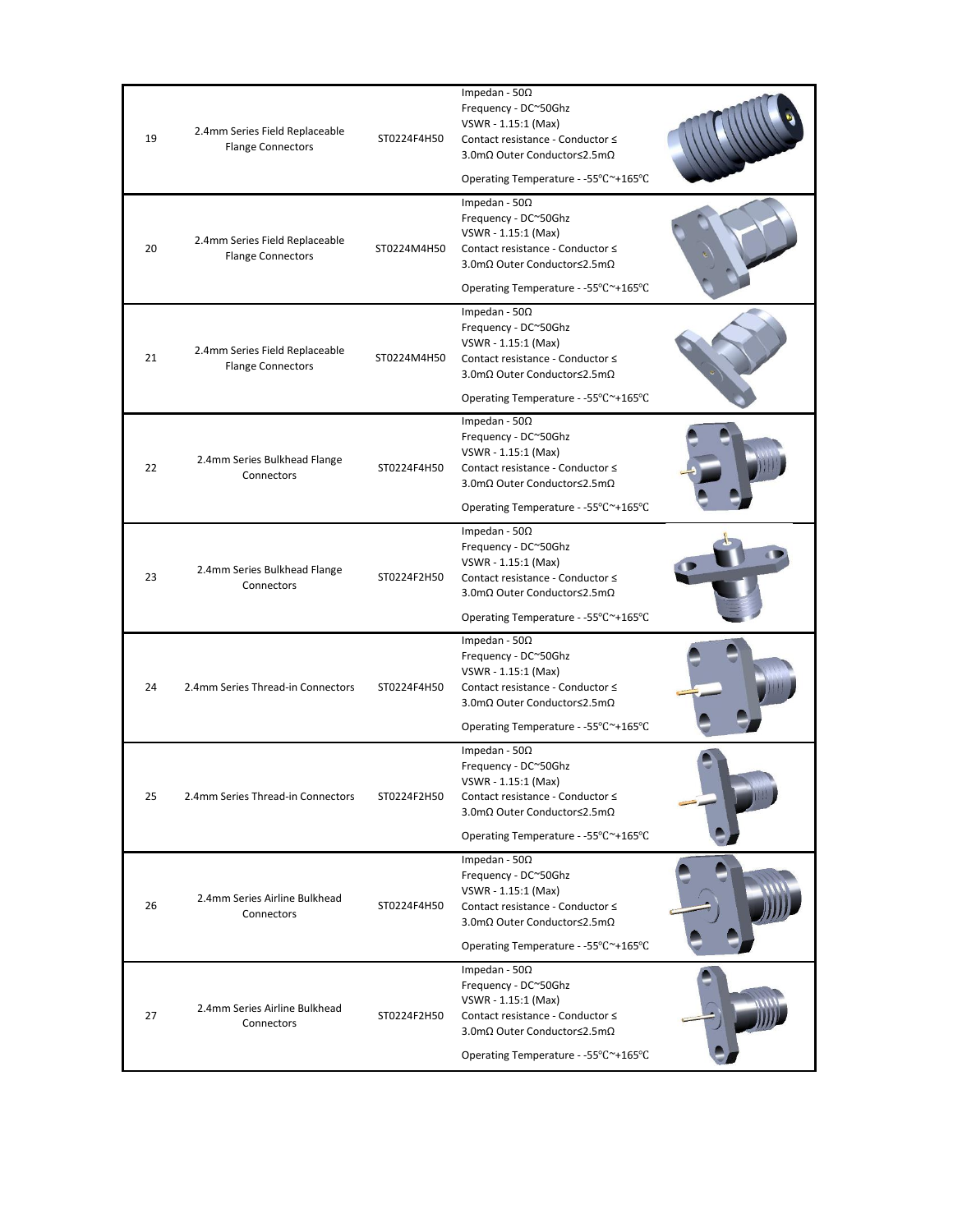| 28            | 2.4mm Series Airline Bulkhead<br>Connectors                 | ST0224M4H50  | Impedan - $50\Omega$<br>Frequency - DC~50Ghz<br>VSWR - 1.15:1 (Max)<br>Contact resistance - Conductor ≤<br>3.0mΩ Outer Conductor≤2.5mΩ<br>Operating Temperature - -55°C~+165°C               |               |
|---------------|-------------------------------------------------------------|--------------|----------------------------------------------------------------------------------------------------------------------------------------------------------------------------------------------|---------------|
| 29            | 2.4mm Series Airline Bulkhead<br>Connectors                 | ST0224M2H50  | Impedan - 50 $\Omega$<br>Frequency - DC~50Ghz<br>VSWR - 1.15:1 (Max)<br>Contact resistance - Conductor ≤<br>3.0mΩ Outer Conductor≤2.5mΩ                                                      |               |
| <b>S. NO.</b> | 1.85mm Connectors                                           | PART NO.     | Operating Temperature - -55°C~+165°C<br><b>DESCRIPTION</b>                                                                                                                                   | <b>IMAGES</b> |
|               |                                                             |              | Impedan - $50\Omega$                                                                                                                                                                         |               |
| 30            | 1.85mm Series Field Replaceable<br><b>Flange Connectors</b> | ST02185F4H65 | Frequency - DC~65Ghz<br>VSWR - 1.25:1 (Max)<br>Contact resistance - Conductor ≤<br>3.0mΩ Outer Conductor≤2.5mΩ                                                                               |               |
|               |                                                             |              | Operating Temperature - -55°C~+165°C                                                                                                                                                         |               |
| 31            | 1.85mm Series Field Replaceable<br><b>Flange Connectors</b> | ST02185F2H65 | Impedan - $50\Omega$<br>Frequency - DC~65Ghz<br>VSWR - 1.25:1 (Max)<br>Contact resistance - Conductor ≤<br>3.0mΩ Outer Conductor≤2.5mΩ                                                       |               |
|               |                                                             |              | Operating Temperature - -55°C~+165°C                                                                                                                                                         |               |
| 32            | 1.85mm Series Field Replaceable<br><b>Flange Connectors</b> | ST02185F2H65 | Impedan - $50\Omega$<br>Frequency - DC~65Ghz<br>VSWR - 1.25:1 (Max)<br>Contact resistance - Conductor ≤<br>3.0mΩ Outer Conductor≤2.5mΩ                                                       |               |
|               |                                                             |              | Operating Temperature - -55°C~+165°C                                                                                                                                                         |               |
| 33            | 1.85mm Series Field Replaceable<br><b>Flange Connectors</b> | ST02185FSD65 | Impedan - $50\Omega$<br>Frequency - DC~65Ghz<br>VSWR - 1.25:1 (Max)<br>Contact resistance - Conductor ≤<br>3.0mΩ Outer Conductor≤2.5mΩ                                                       |               |
|               |                                                             |              | Operating Temperature - -55°C~+165°C                                                                                                                                                         |               |
| 34            | 1.85mm Series Field Replaceable<br><b>Flange Connectors</b> | ST02185FSD65 | Impedan - 50 $\Omega$<br>Frequency - DC~65Ghz<br>VSWR - 1.25:1 (Max)<br>Contact resistance - Conductor ≤<br>3.0mΩ Outer Conductor≤2.5mΩ<br>Operating Temperature - -55°C~+165°C              |               |
|               |                                                             |              | Impedan - 50 $\Omega$                                                                                                                                                                        |               |
| 35            | 1.85mm Series Field Replaceable<br><b>Flange Connectors</b> | ST02185M4H65 | Frequency - DC~65Ghz<br>VSWR - 1.25:1 (Max)<br>Contact resistance - Conductor ≤<br>3.0mΩ Outer Conductor≤2.5mΩ                                                                               |               |
|               |                                                             |              | Operating Temperature - -55°C~+165°C                                                                                                                                                         |               |
| 36            | 1.85mm Series Field Replaceable<br><b>Flange Connectors</b> |              | Impedan - 50 $\Omega$<br>Frequency - DC~65Ghz<br>VSWR - 1.25:1 (Max)<br>ST02185M2H65 Contact resistance - Conductor ≤<br>3.0mΩ Outer Conductor≤2.5mΩ<br>Operating Temperature - -55°C~+165°C |               |
|               |                                                             |              |                                                                                                                                                                                              |               |